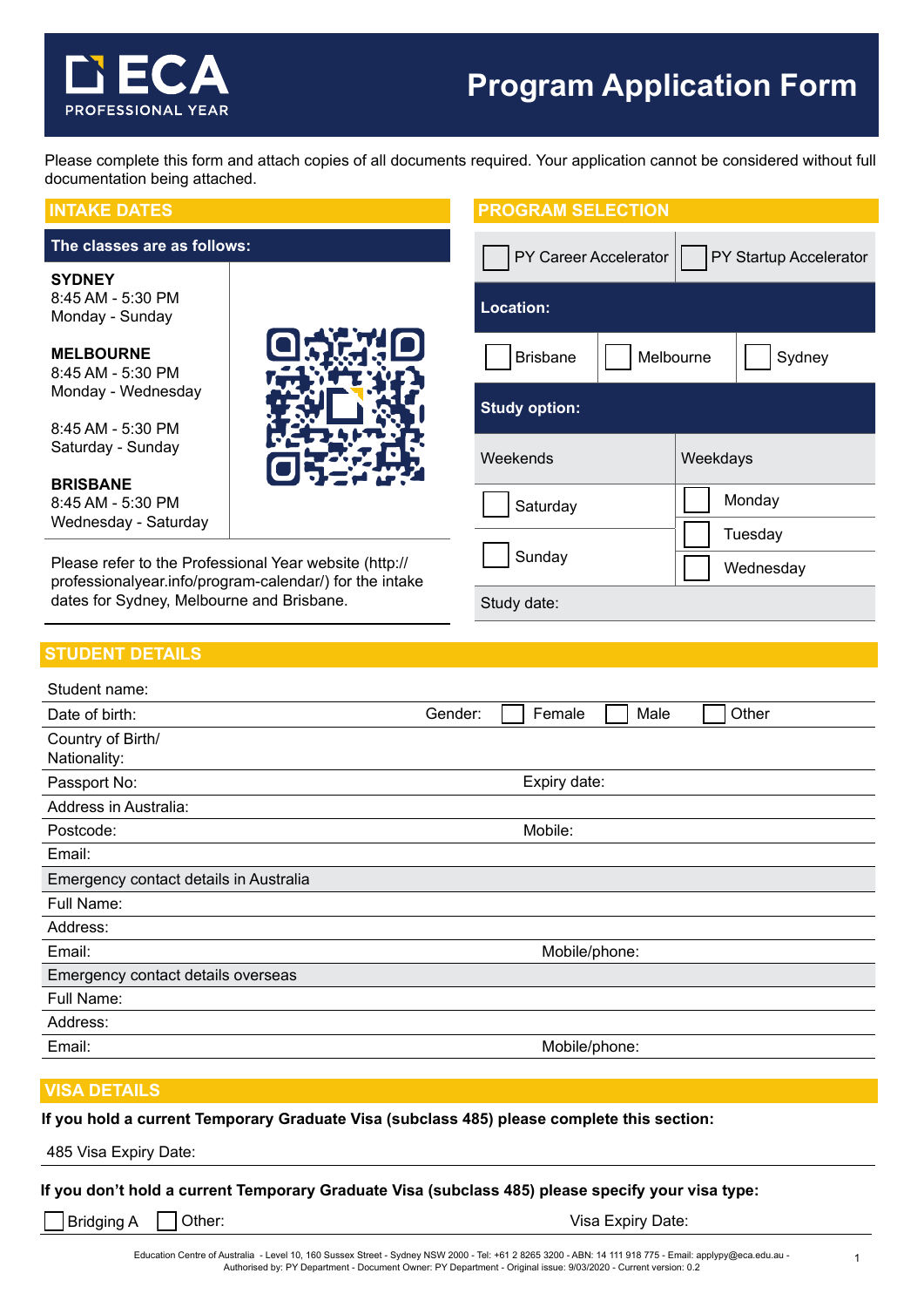

# **EDUCATION HISTORY**

# **Details of tertiary course studied in Australia, a minimum of two (2) years.**

| Course name | <b>Start Date</b> | <b>Completion Date</b> |
|-------------|-------------------|------------------------|
|             |                   |                        |
|             |                   |                        |
|             |                   |                        |
|             |                   |                        |
|             |                   |                        |
|             |                   |                        |
|             |                   |                        |
|             |                   |                        |
|             |                   |                        |

# **ENGLISH PROFICIENCY**

Please complete the below IELTS Score, a minimum score of 6.0 points overall with no bands less than 6.0, a PTE score of 50 overall, with no bands less than 36.

| Listening:                                                                                                                                                                                 | Reading: | Writing:                                                           | Speaking: | Overall: |  |
|--------------------------------------------------------------------------------------------------------------------------------------------------------------------------------------------|----------|--------------------------------------------------------------------|-----------|----------|--|
| Test Report Form Number:<br><b>Expiry Date:</b>                                                                                                                                            |          |                                                                    |           |          |  |
|                                                                                                                                                                                            |          |                                                                    |           |          |  |
| <b>ENTRY REQUIREMENTS CHECKLIST</b>                                                                                                                                                        |          |                                                                    |           |          |  |
| To successfully enrol into the program, you need to have certified copies of all the following:                                                                                            |          |                                                                    |           |          |  |
| Passport - Photo page and Expiry Date page.                                                                                                                                                |          |                                                                    |           |          |  |
| VISA - Temporary Graduate Visa (subclass 485) / Bridging Visa / Payment Receipt of application for 485 Visa &<br>valid for a minimum of 15 months from the ECA PY Class commencement date. |          |                                                                    |           |          |  |
| ELTS Test Results – minimum score of 6.0 points overall with no bands less than 6.0 for ECA PY and valid at the<br>time of course commencement.                                            |          |                                                                    |           |          |  |
| Letter of Assessment from the relevant Governing Body (ACS). This is optional.                                                                                                             |          |                                                                    |           |          |  |
| Resume.                                                                                                                                                                                    |          |                                                                    |           |          |  |
| An Australian Bachelor's/ Master's degree in Information Technology (ACS PY):                                                                                                              |          |                                                                    |           |          |  |
|                                                                                                                                                                                            |          | Academic Transcript - minimum of two (2) years study in Australia. |           |          |  |
| Completion Letter - minimum of two (2) years study in Australia.                                                                                                                           |          |                                                                    |           |          |  |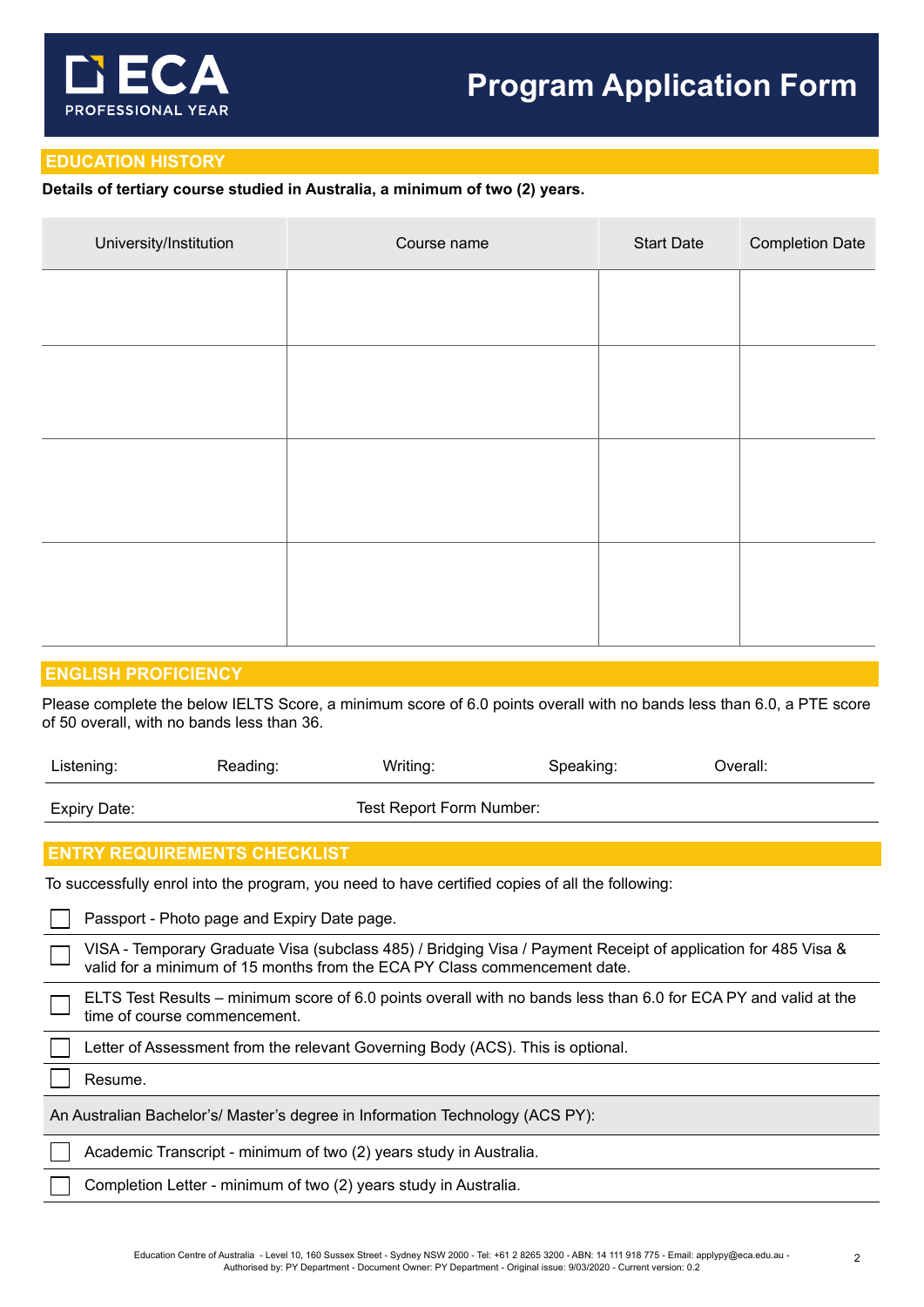

# **AGENT DETAILS**

## **Fill up the fields below if you had assistance with enrolment:**

## Agent name:

Agency name:

Agent email: Agent Mobile/Landline No:



# **COURSE FEES**

Choose the payment option that suits you better. ECA Scholarships are available for eligible students. For more information contact your Agent.

|                                 | \$8,500        |  |
|---------------------------------|----------------|--|
| Enrolment Fees (non-refundable) |                |  |
| Skill Voucher*                  |                |  |
|                                 | \$11,700       |  |
|                                 | 6 X \$1,416.67 |  |
|                                 |                |  |

## Skill Voucher Promotional Code:

# **TERMS AND CONDITIONS – PY CAREER ACCELERATOR AND PY STARTUP ACCELERATOR**

- 1. The ECA Professional Year Skill Voucher applies to enrolments in ECA PY classes.
- 2. The ECA Professional Year Skill Voucher must be presented with your program application to be valid.
- 3. A monthly instalment plan option is available for students using the ECA Professional Year Skill Voucher.
- 4. The ECA Professional Year Career skill voucher cannot be used in conjunction with any other promotional offers.
- 5. If the student does not get a professional job in their field of study, (Information Technology) or establishes a start-up company in Australia, after a PY Career Accelerator or PY Start-up Accelerator placement, within 6 months of completion, the student will receive the full value of the skill voucher back.
- 6. All claims for a skill voucher refund must be supported with a bank statement held in the name of the student for at least 2 quarters prior to the claim date.
- 7. Available to all prospective students that satisfy ECA Professional Year eligibility criteria.
- 8. Students must abide by ECA PY's withdrawal and payment recovery procedures for either / or non-payment of the Tuition Fee or the Skill Voucher.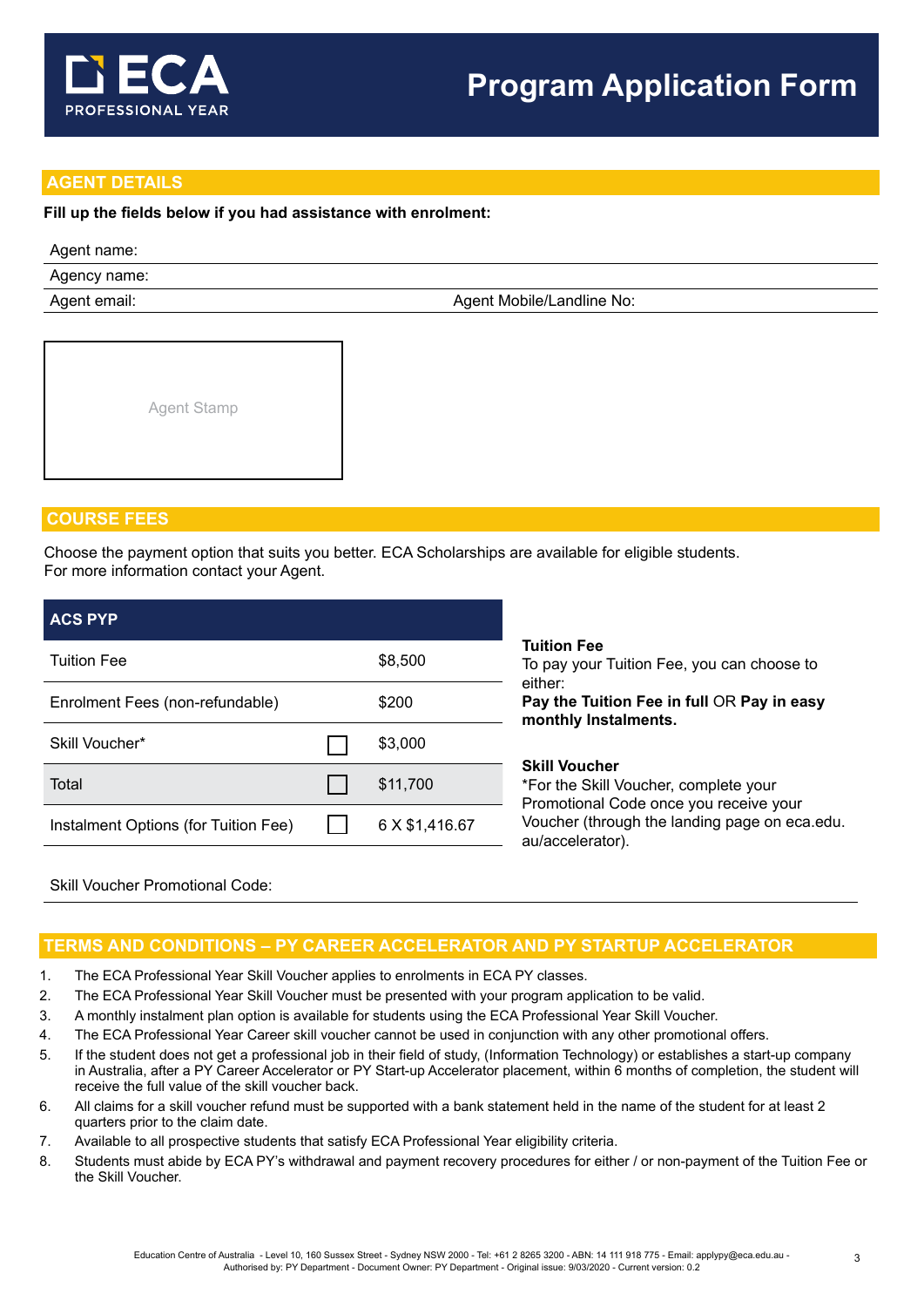

## **DECLARATION**

I,

(Student's Full Name printed in block letters)

- 1. Declare that the information and supporting information provided in this application form is accurate and complete.
- 2. Acknowledge that if I have provided incorrect, incomplete or fraudulent information, ECA reserves the right to cancel my enrolment at any time.
- 3. I know and accept that I must abide by all terms and conditions of my Visa as set by the Department of Home Affairs.
- 4. I am responsible for and able to meet all my obligations to pay the Professional Year (ECA PY) Course and all associated fees\*.
- 5. Understand and agree to be bound by the Fee Payment, Refund Policies and Conditions of ECA\*.
- 6. Understand that I must provide ECA written notice of any changes to my residential address and contact details, within seven (7) days of the changes.
- 7. Understand that my personal information will be made available to the ACS (ECA PY) | the Department of Home Affairs and other Australian government bodies as required by law but within privacy laws.
- 8. Understand that, due to provisions in various government privacy regulations, ECA will not provide any information about my application, enrolment and progress to any third party such as parents, friends or relatives without my written consent.
- 9. Understand that ECA may amend the Conditions of Enrolment at its sole discretion and that ECA will notify all students in writing of any changes applicable to their enrolment.
- 10. Understand that I must comply with all ECA PY Course policies relating to class attendance and the Internship\*.
- 11. Understand that all lessons and related materials supplied by ECA are copyrighted and remain the property of ECA. Any unauthorised copying may constitute a breach of the Copyright Act 1968 (as amended).
- 12. Understand that I am required to meet ECA PY Course requirements and to abide by ECA Rules and Regulations relating to student conduct. If I breach any of these rules or behave in a manner deemed unacceptable by ECA, as outlined in the ECA PY Student Handbook, my enrolment may be cancelled.
- Signature: Date:
- 13. Understand that I am required to attend organised activities, such as an Internship, as part of my ECA PY Course. ECA and/or any Host Company will not be liable for any expenses, loss or damage to the student as a result of authorising and/or arranging medical treatment as deemed necessary in the event of an emergency.
- 14. Understand that I am responsible for my own stationery and personal items. ECA is indemnified from all liability and claims for any loss or damage to, such items, however caused.
- 15. Understand that the Governing bodies expect 100% of attendance and that ECA is not responsible for any changes to my work commitments or personal circumstances.
- 16. Understand that ECA has a Complaints & Appeals Policy; please refer to the ECA PY Student Handbook.
- 17. Understand that ECA courses only commence when minimum numbers are reached. Should ECA be unable to commence a scheduled course, the students enrolled in the ECA PY Course will be offered the first position for the next intake date.
- 18. Understand that a total refund of the Course Fee will be made in the following circumstances:
	- ECA is unable to offer the proposed course and where a suitable alternative cannot be provided.
	- ii. ECA refuses the application for enrolment after the Course Fee has been paid and prior to commencement of any ECA PY classes.
	- iii. Written notice of cancellation is received four (4) weeks prior to commencement of the course.
- 19. Understand that students are not permitted to transfer classes in the ECA PY Course. This will be considered in exceptional circumstances and understand that there may be a fee attached in doing so.
- 20. I understand that my enrolment is not confirmed until I have paid my enrolment fee and I have paid my first instalment.
- 21. All instalment payments must be paid via Direct Debit.
- 22. Have read, understood and accepted the above conditions.

\*Refer to Professional Year Enrolment Terms and Conditions.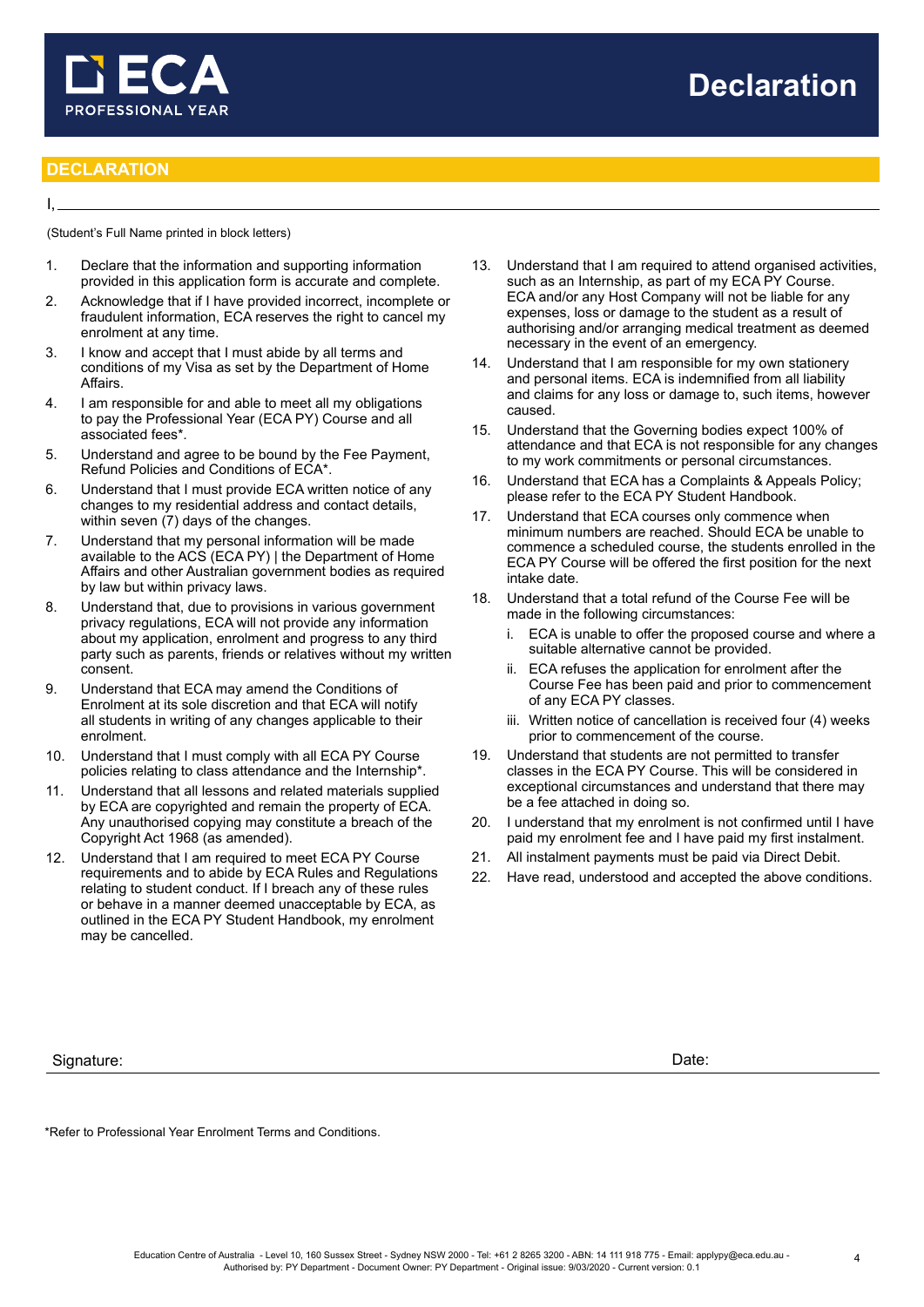

The Declaration beneath these terms and conditions must be signed for receipt of application. All students are responsible for knowing the requirements that apply for participation in the ECA PY Course. Failure to understand a requirement does not excuse a student for any failure to meet a requirement which will result in exclusion and/or noncompletion of the ECA PY Course and forfeiture of all fees, paid and payable.

# **PROFESSIONAL YEAR ENROLMENT TERMS AND CONDITIONS**

#### **ECA PY Course Duration**

ACS PY is a 44-week program. Students must allow a minimum of 52 weeks from the ECA PY class commencement date, not the date of application. This is for the receipt of appropriate paperwork required for further Visa lodgement.

#### **Class Timings & Attendance Requirements**

ECA PY Class start times may vary, please refer the ECA PY website for details: **http://professionalyear.info/**

Late arrival i.e. more than 30 minutes late, will result in a student being marked absent. The Governing bodies expect students to attend 100% of classes, failure to do so will result in a student failing to meet the minimum ECA PY Course requirements. 100% attendance is required for Internship. This is not negotiable.

#### **Leave Policy**

There is no allowance for leave. You must complete all components of the ECA PY Course. There is no leave allowed for any professional test or exam; this includes IELTS. The Governing bodies expect students to attend 100% of classes, failure to do so could result in a student failing to meet the minimum ECA PY Course requirements.

Any sick leave must be supported by a Doctor's Medical Certificate that explains your absence. All evidence is independently validated. Special, Urgent or Family leave must be requested in writing and leave may be permitted depending upon the circumstances and timing. Any type of leave may result in your course being extended and therefore these rules must be considered in the light of changing circumstances and determinations by Department of Home Affairs.

#### **Plagiarism**

All work undertaken must be students' own work. Any plagiarism will result in the immediate expulsion from the ECA PY Course. No warnings will be issued. Plagiarism is defined as "use or close imitation of the language and thoughts of another author and the representation of them as one's own original work".

#### **Visa Validations**

Students must have a Temporary Graduate Visa (subclass 485) or a Bridging Visa, having applied for your 485-visa with a minimum of one (1) year validity from the date of ECA PY class commencement, not the date of application.

#### **Internship**

Internship will not be confirmed or approved for a student, until their fees have been fully paid. Internships are 245 hours completed over a minimum of 12 weeks. Internships are approved and administered by ECA. Internships are unpaid. Internships are offered on a best effort basis. On some occasions the work may not match your desired area of specialisation.

Internships are for work experience and not as a basis for future employment. You must complete the Internship offered. If you choose not to do the Internship offered, you will be responsible for finding your own Internship. If undertaking an Internship arranged by yourself, it must be approved in writing by the Internship Department before commencement. Once started, you must complete that Internship. You cannot withdraw or change to another Internship. Failure to complete the approved/agreed Internship will result in failure of the ECA PY Course. All students are encouraged to seek Internships with companies with which they have direct relationship such as their current employer. Students must not contact external Internship service companies directly. This can lead to additional unnecessary fees being paid by you. Students may not solicit payment of future job roles. This is unprofessional and will result in expulsion from the ECA PY Course. Understand that ECA can only guarantee Internships within the Sydney, Brisbane and Melbourne metropolitan areas. If you wish to receive an Internship outside your metropolitan area, you will accept responsibility to arrange your own Internship.

#### **Contact with Students**

You must always be contactable during the ECA PY Course. You must provide a valid email address and mobile phone number that you will always actively monitor and make available.

If we are unable to contact you or we don't receive a response from you within fourteen (14) days of leaving a message for you to contact us, we will assume you have withdrawn from the ECA PY Course and will advise the Governing bodies and Department of Home Affairs accordingly. All fees will remain due and payable.

#### **Correspondence**

All correspondence must include your Student Number, Full Name, Email Address, Mobile Phone Number and the name of your ECA PY Trainer, e.g. Student No.123456789, Name: John SMITH, Email: johnsmith@email.com, Mobile No.0400 000 000, Trainer: George Teacher.

#### **Advice to External Certifying Authorities**

ECA will advise the Governing bodies and Department of Home Affairs of your failure to adhere to these Professional Year Enrolment Terms and Conditions. If ECA becomes aware of changes to the student's status, it will advise the Governing bodies and Department of Home Affairs accordingly.

#### **Fee Payments, Withdrawals & Expulsion**

There is no deferment of fees. Once accepted, you are responsible for the full course fee, and it is your responsibility to pay all fees on time. There are no allowances for withdrawals. You may withdraw of your own volition, but all fees will remain due and payable. If you withdraw or are dismissed or are otherwise expelled from the ECA PY Course, all fees will remain due and payable.